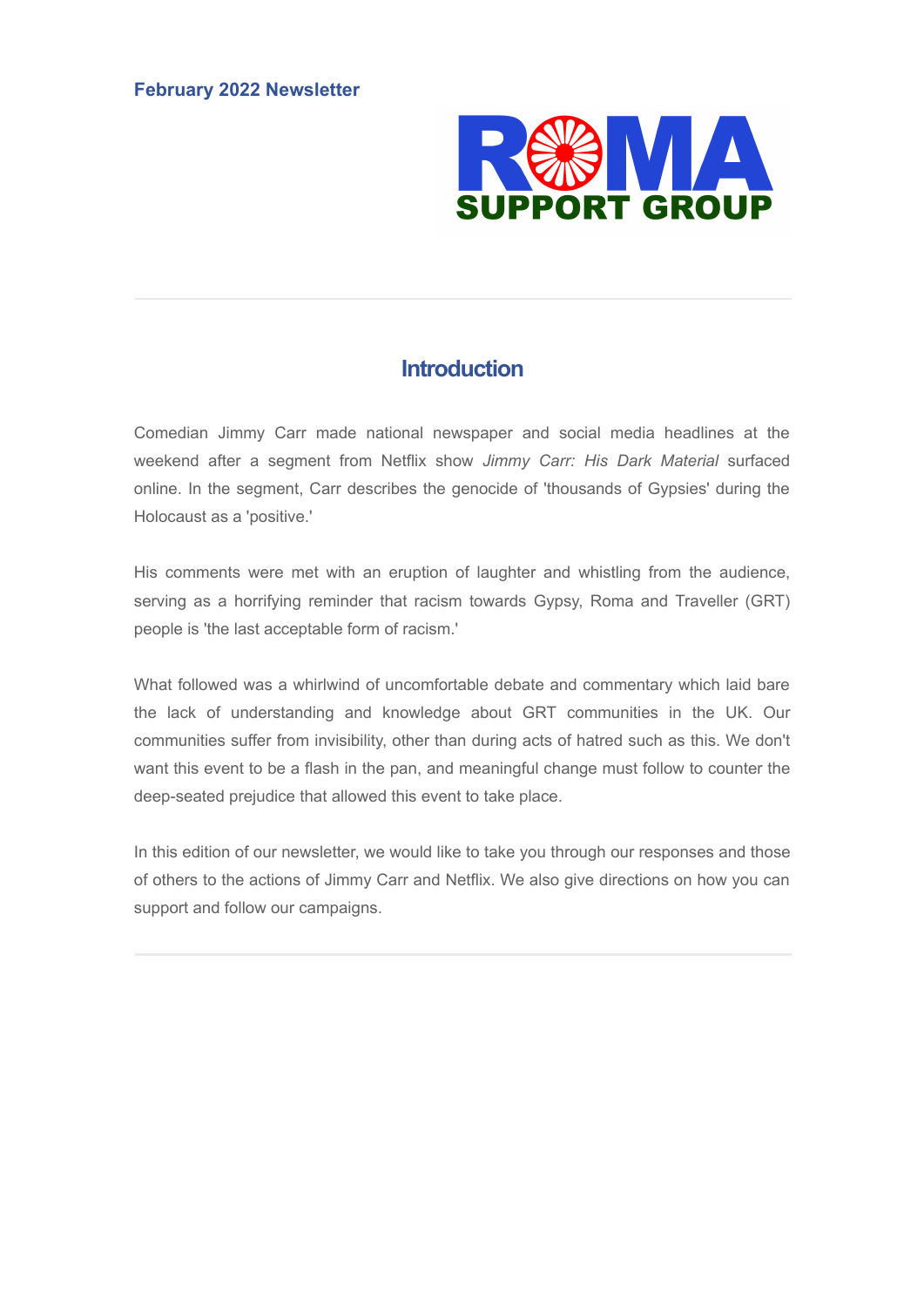

'The last time I saw my younger brother and sisters, my youngest sister said when we parted: "You're going away and we're going to be burned." Those were her last words. I will never forget it!' Amalie Reinhardt, Roma Holocaust Survivor.

It is difficult to comprehend how joking about Amalie's memories can be acceptable. As descendants of Roma victims and survivors of the Holocaust, we are appalled with Jimmy Carr's abhorrent comment dehumanising the death and suffering of our parents and grandparents murdered during the Second World **War** 

We feel hurt and deeply insulted.

His 'joke' (and the eruption of laughter that followed) has not only reduced the death of 500,000 Roma and Sinti to a 'laughing' matter but also revealed the depth of anti-Roma hatred, prejudice and discrimination - the last 'acceptable' form of racism that still exists in our society today.

The UK's authorities and leaders should take immediate action to challenge racism, hatred and discrimination against Gypsy, Roma and Traveller communities.

Netflix prides itself as an organisation which values 'integrity, respect and inclusion.' If it continues to provide a platform to Jimmy Carr, how sure can anyone be that these are not empty statements?

We are calling on Netflix to withdraw the programme, reconsider their work with Jimmy Carr and support work that challenges racism and hate against Gypsy, Roma and Traveller communities.

## **Roma Support Group statements**

On Monday, Roma Support Group issued two statements in response to the actions of Jimmy Carr and Netflix: The first (above) on **[Twitter](https://twitter.com/RomaSupport/status/1490663880389017602)**, and the second, an extended statement published on our **[website](https://www.romasupportgroup.org.uk/news--events/full-statement-on-jimmy-carrs-comments-regarding-gypsy-victims-of-the-holocaust)**. We have called on Netflix to withdraw Jimmy Carr's programme, reconsider their work with him and commit to producing programmes aimed at raising awareness on Roma and tackling the issues GRT communities are facing.

Please follow our **[Twitter account](https://twitter.com/RomaSupport)** for updates on these issues.

## **Reaction from the GRT sector, politicians and other organsiations**

126 Parliamentarians, The All-Party Parliamentary Group for Gypsies, Travellers and Roma and the APPG for the Prevention of Genocide and Crimes Against Humanity have written to the Chief Executives of Netflix. The **[letter](https://twitter.com/APPGGTR/status/1491375739027206146)** states that '*Netflix's approval and funding of this material perpetuates discrimination and racism*' and calls on the company to remove the programme from their platform immediately.

Co-Chair of the APPG for Gypsies, Travellers and Roma, Martin Docherty-Hughes, raised a point of order in the House of Commons on Monday addressing Jimmy Carr's comments: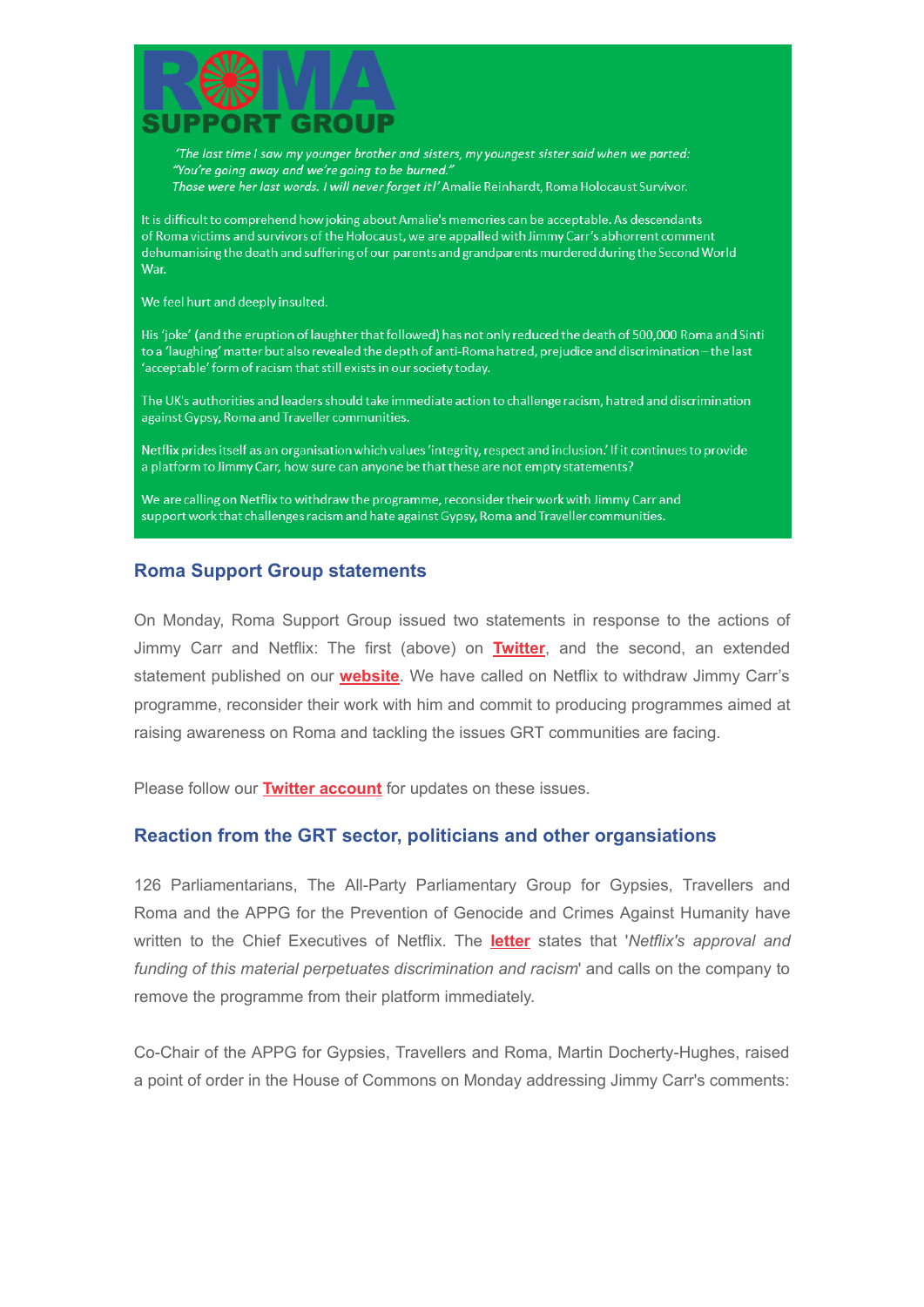

Chief Executive of the Holocaust Memorial Day Trust, Olivia Marks-Woldman, issued a **[statement](https://twitter.com/HMD_UK/status/1489616315920883716)** on Friday. She stated that '*the widespread ignorance of this recent history needs to be addressed and we urge everyone to learn more about the past and the experiences of Roma people today.*'

**[Hope Not Hate](https://hopenothate.org.uk/)** have written a **[letter](https://www.romasupportgroup.org.uk/uploads/9/3/6/8/93687016/hope_not_hate_letter_to_netflix_pdf.pdf)** to Netflix UK inviting the company to meet with them, **[The Traveller Movement](https://travellermovement.org.uk/)** and Roma Support Group '*to discuss how comments like Jimmy Carr's affect Gypsy, Roma and Traveller communities and how we can work to frame them in a more positive light.*'

**[Luton Roma Trust](https://lutonromatrust.org.uk/)** held a **[protest](https://www.bbc.co.uk/news/uk-england-beds-bucks-herts-60310560)** outside a Jimmy Carr gig in Dunstable on Tuesday evening. Crina Morteanu from the Trust stated that if no apology is received from Carr and Netflix, they are '*convinced that we need to take legal action*.'

Our colleague, Mihai Bica, and Romany journalist, Jake Bowers, recently appeared on a BBC **[podcast](https://www.bbc.co.uk/sounds/play/p0bmyx53)** to discuss the ways Roma and Gypsies often have to hide their identities in the UK due to fear of discrimination. The podcast host caught up with Bowers on Tuesday for his **[comments](https://www.bbc.co.uk/sounds/play/p0bmyx53)** on the events of the last week. Bowers stated:

*'When I first heard that supposed joke, my blood ran cold... I think it says we are still classed as sub-human and it shows there is a special category, an acceptable racism towards Romani people.'*

While there has been widespread condemnation of Carr's comments in the media and on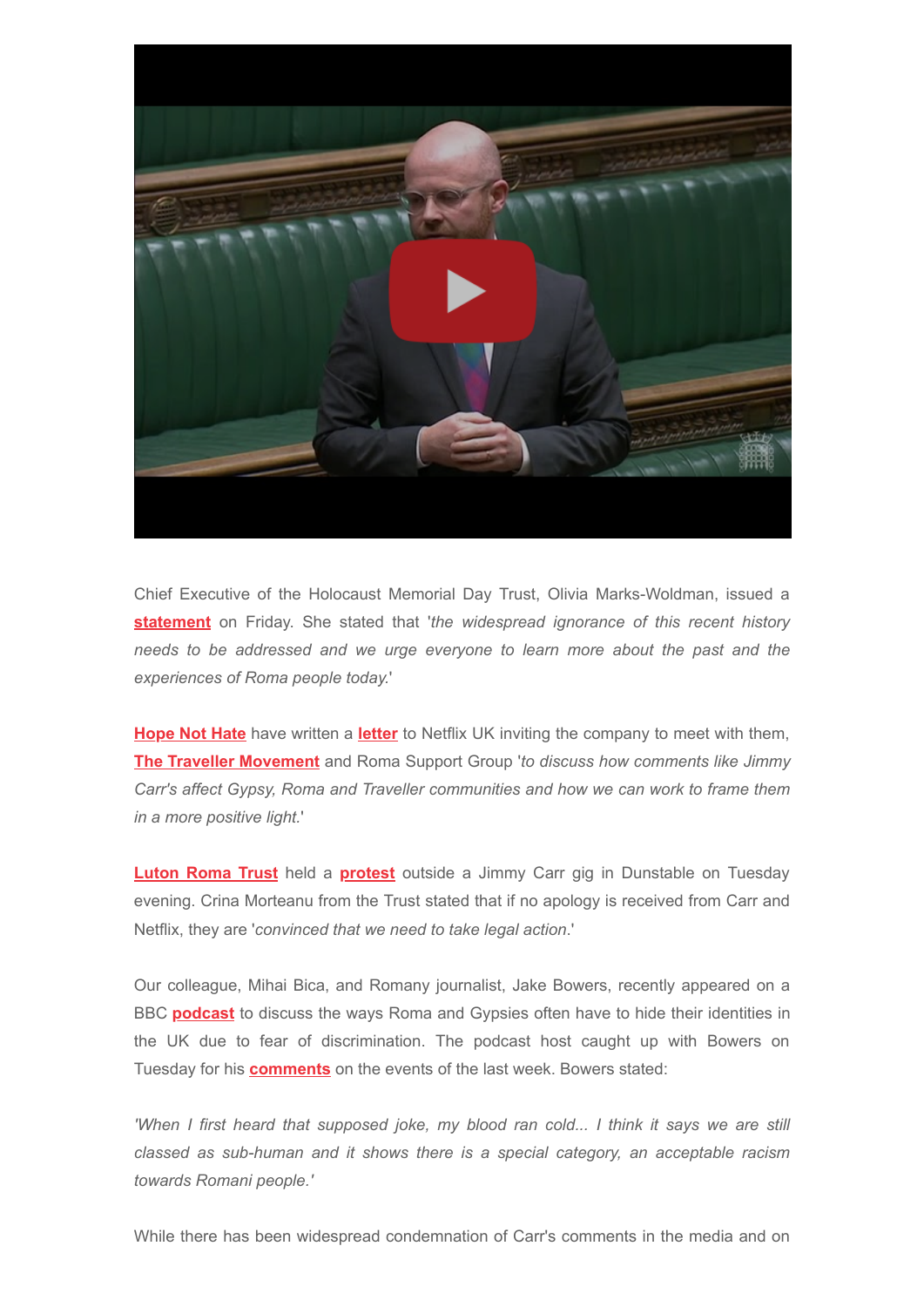the political level, it is important to remember that GRT people in the UK have continuously been victim to these arenas. Owen Jones has written an insightful **[column](https://www.theguardian.com/commentisfree/2022/feb/08/jimmy-carr-bigotry-tory-hypocrisy-joke-hate-roma-netflix?CMP=Share_iOSApp_Other)** for *The Guardian* detailing the ugly political backdrop in which GRT communities have been stigmatised.

You can show your solidarity with GRT communities and challenge Netflix by signing this **[petition](https://actionstorm.org/petitions/the-holocaust-is-not-a-laughing-matter-61fd5396bbebd)** launched by The Traveller Movement.

## **National Curriculum Appeal**

Jimmy Carr referred to the Roma and Sinti victims as 'Gypsies', a term that has deeply negative connotations for Roma and Sinti across Europe and the population of 200,000 Roma in the UK. Many commentaries too, even well meaning ones, repeated this erroneous usage amongst others. It revealed a lack of understanding about the differences between Gypsy, Roma and Traveller communities and their histories.

GRT people are regularly excluded from mainstream British history. **[Research](https://www.gypsy-traveller.org/news/research-findings-55-of-british-people-surveyed-unaware-that-over-500000-roma-and-sinti-people-were-killed-in-the-holocaust/)** from YouGov in 2019 found that 55% of British adults surveyed did not know that over 500,000 Roma and Sinti people were killed by the Nazis during the Holocaust.

Led by **[Friends, Families and Travellers](https://www.gypsy-traveller.org/)** and Roma Support group, the GRT sector has launched an appeal to Education Secretary Nadhim Zahawi. In a **[letter](https://www.gypsy-traveller.org/wp-content/uploads/2022/02/Letter-to-Education-Secretary-Roma-and-Sinti-history-in-Holocaust-education-on-national-curriculum-1.pdf)** signed by over 40 charities, we have called for the mandatory teaching of the Roma and Sinti genocide to be included in the National Curriculum. You can read coverage of the letter in *[The Guardian](https://www.theguardian.com/world/2022/feb/09/add-genocide-of-gypsies-to-national-curriculum-say-charities)*, and see FFT's **[website](https://www.gypsy-traveller.org/news/letter-to-nadhim-zawahi-mp-jimmy-carr-should-not-be-left-to-teach-british-public-about-roma-and-sinti-victims-of-holocaust/)** to read quotes from supporting organisations on this issue.

It has been nearly two years since the Council of Europe **[recommended](https://www.coe.int/en/web/roma-and-travellers/-/schools-should-include-roma-and-traveller-history-in-teaching-curricula-council-of-europe-recommendation)** that its 47 member states include the history of Roma and/or Travellers in school curricula and teaching materials, but we have seen no progress on this in the UK as of yet.

The letter also calls for the curriculum to include '*positive narratives about Gypsy, Roma and Traveller communities, reflecting both their national presence and historical context, and their common history as a people present in Europe for centuries. An important step [would be for the Department for Education to support schools to celebrate](https://www.gypsy-traveller.org/heritage/gypsy-roma-and-traveller-history-month-2022/) Gypsy, Roma and Traveller History Month.*'

Visit our **[Roma Oral History Project](https://www.romaoralhistory.com/)** website to find a range of resources on the Roma Holocaust, anti-Roma persecution and ethnocide following the Second World War, migration and changing Roma identity, and the exploration of a sense of belonging and a process of integration in the UK.